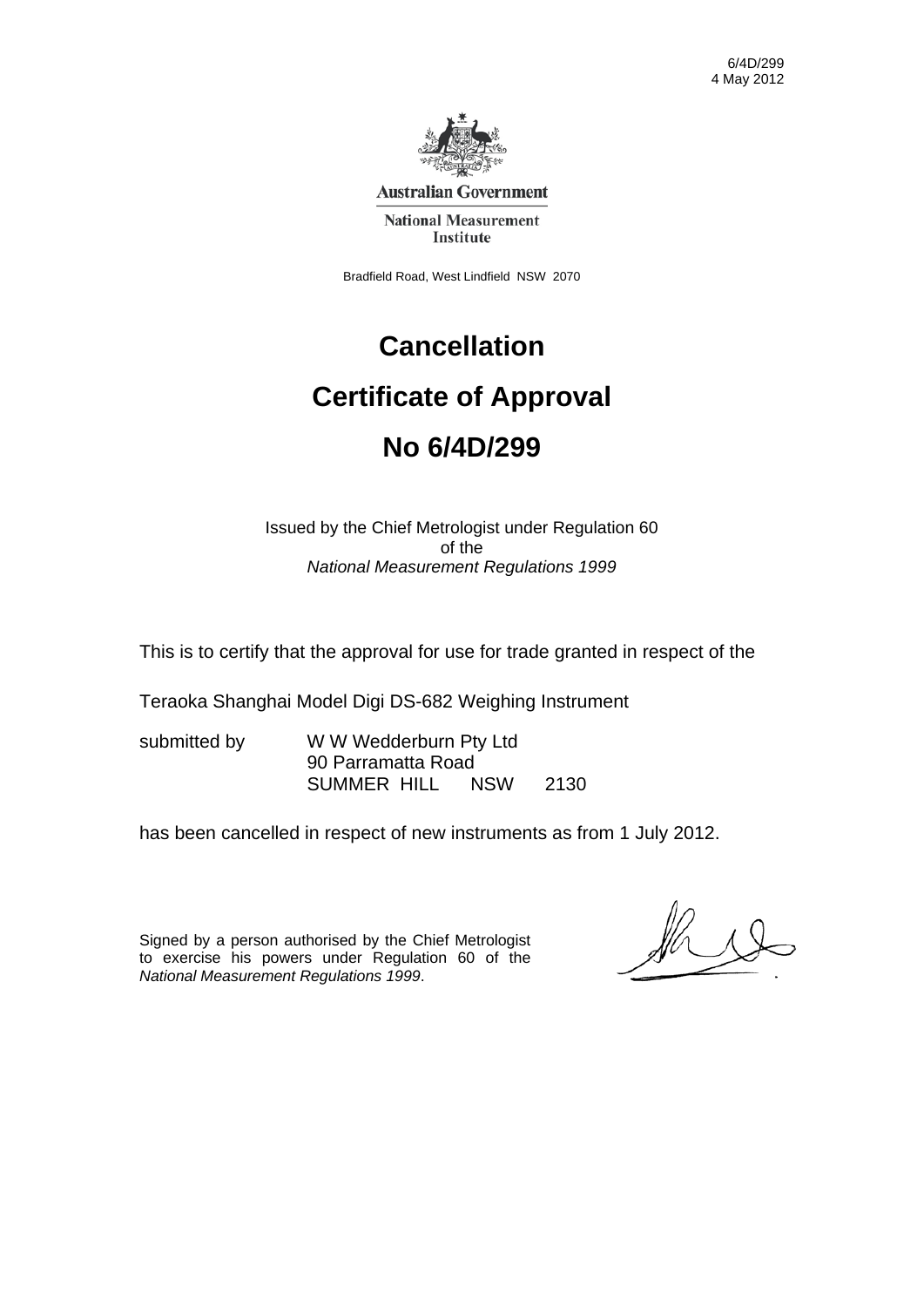

**Australian Government** 

**National Measurement Institute** 

Bradfield Road, West Lindfield NSW 2070

## **Certificate of Approval**

## **No 6/4D/299**

Issued by the Chief Metrologist under Regulation 60 of the *National Measurement Regulations 1999* 

This is to certify that an approval for use for trade has been granted in respect of the

Teraoka Shanghai Model Digi DS-682 Weighing Instrument

| submitted by | W W Wedderburn Pty Ltd |            |       |
|--------------|------------------------|------------|-------|
|              | 90 Parramatta Road     |            |       |
|              | SUMMER HILL            | <b>NSW</b> | 2130. |

**NOTE:** This Certificate relates to the suitability of the pattern of the instrument for use for trade only in respect of its metrological characteristics. This Certificate does not constitute or imply any guarantee of compliance by the manufacturer or any other person with any requirements regarding safety.

This approval has been granted with reference to document NMI R 76, *Nonautomatic weighing instruments, Parts 1 and 2*, dated July 2004.

#### CONDITIONS OF APPROVAL

This approval becomes subject to review on 1 August 2011, and then every 5 years thereafter.

Instruments purporting to comply with this approval shall be marked with approval number 'NSC 6/4D/299' and only by persons authorised by the submittor.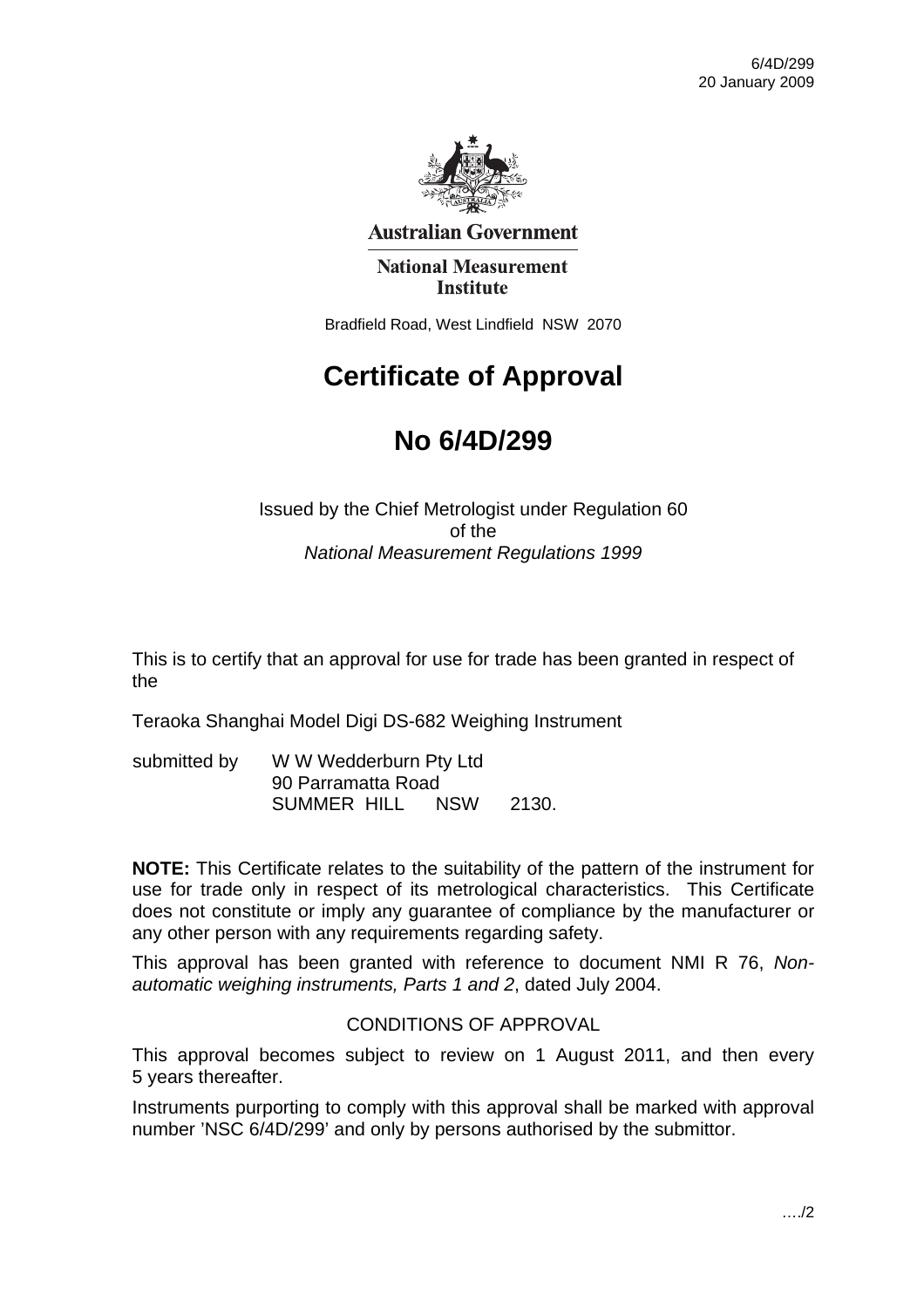#### Certificate of Approval No 6/4D/299 Page 2

It is the submittor's responsibility to ensure that all instruments marked with this approval number are constructed as described in the documentation lodged with the National Measurement Institute (NMI) and with the relevant Certificate of Approval and Technical Schedule. Failure to comply with this Condition may attract penalties under Section 19B of the National Measurement Act and may result in cancellation or withdrawal of the approval, in accordance with document NMI P 106.

The National Measurement Institute reserves the right to examine any instrument or component of an instrument purporting to comply with this approval.

Auxiliary devices used with this instrument shall comply with the requirements of General Supplementary Certificate No S1/0/A.

#### DESCRIPTIVE ADVICE

**Pattern:** approved 23 July 2001

• A Teraoka Shanghai model Digi DS-682 non-automatic self-indicating multiinterval price-computing weighing instrument of 15 kg maximum capacity.

**Variants:** approved 23 July 2001

- 1. The model DS-682 in certain other capacities.
- 2. The model DS-682 H which has a hanging load receptor.
- 3. The model DS-671 single interval mass only weighing instrument in certain capacities.
- 4. The model DS-671 H which has a hanging load receptor.

Technical Schedule No 6/4D/299 describes the pattern and variants 1 to 4.

**Variant:** approved 15 February 2002

5. The model DS-671 and model DS-671 H with a maximum capacity of 3 kg. Technical Schedule No 6/4D/299 Variation No 1 describes variant 5.

**Variant:** approved 30 October 2002

6. With one or two displays.

Technical Schedule No 6/4D/299 Variation No 2 describes variant 6.

**Variant:** approved 6 April 2004

7. The model DS-532.

Technical Schedule No 6/4D/299 Variation No 3 describes variant 7.

**Variant:** approved 18 December 2008

8. The models DS-671 Mk II or DS-671H Mk II.

Technical Schedule No 6/4D/299 Variation No 4 describes variant 8.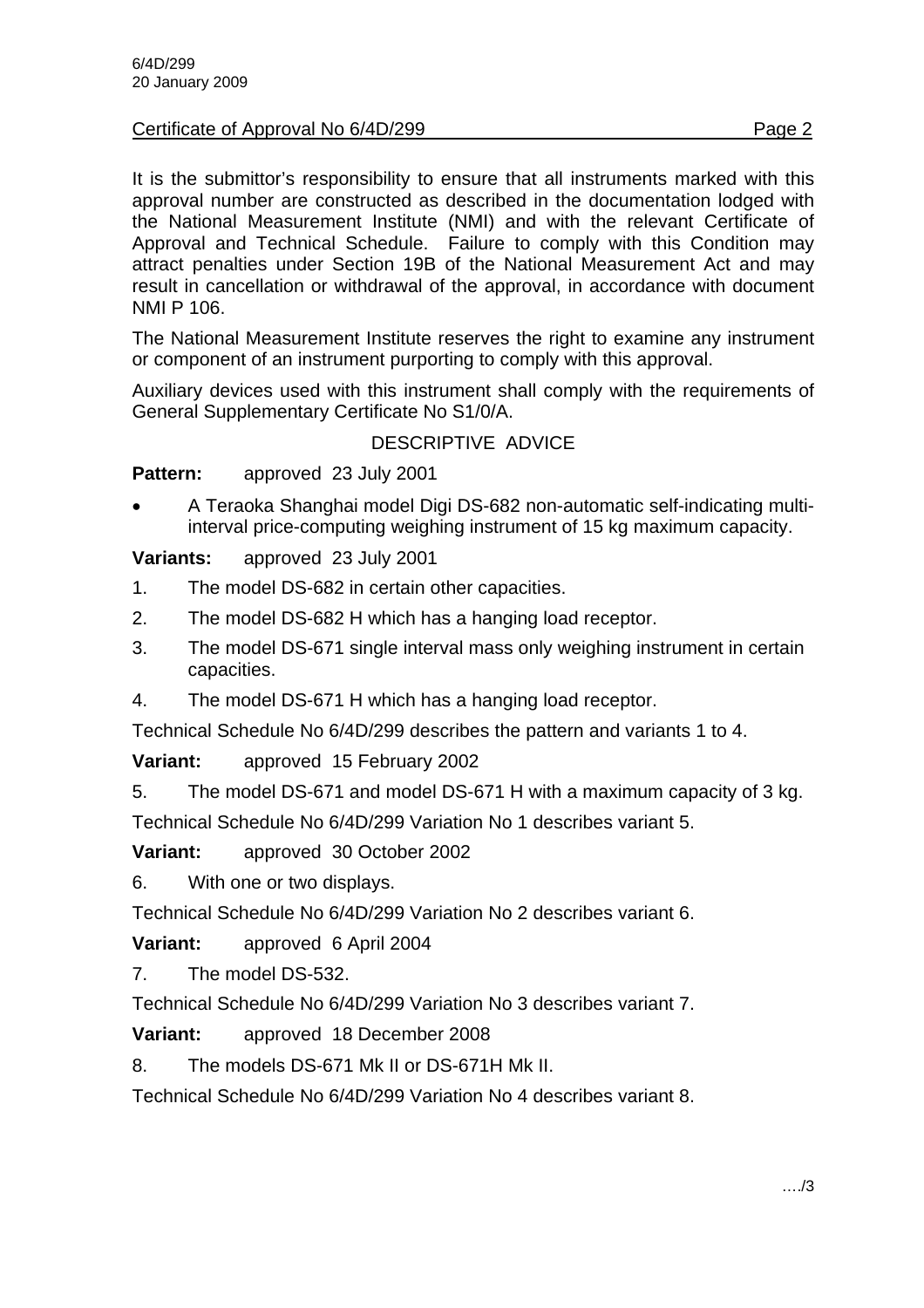Certificate of Approval No 6/4D/299 Page 3

#### FILING ADVICE

Certificate of Approval No 6/4D/299 dated 18 May 2004 is superseded by this Certificate, and may be destroyed. The documentation for this approval now comprises:

 Certificate of Approval No 6/4D/299 dated 20 January 2009 Technical Schedule No 6/4D/299 dated 15 October 2001 (incl. Test Procedure) Technical Schedule No 6/4D/299 Variation No 1 dated 8 March 2002 Technical Schedule No 6/4D/299 Variation No 2 dated 27 November 2002 Technical Schedule No 6/4D/299 Variation No 3 dated 18 May 2004 Technical Schedule No 6/4D/299 Variation No 4 dated 20 January 2009 (incl. Notification of Change) Notification of Change No 1 dated 2 April 2002 Notification of Change No 2 dated 1 February 2007 Figures 1 to 3 dated 15 October 2001

Figure 4 dated 18 May 2004

Signed by a person authorised by the Chief Metrologist to exercise his powers under Regulation 60 of the *National Measurement Regulations 1999*.

 $\sim$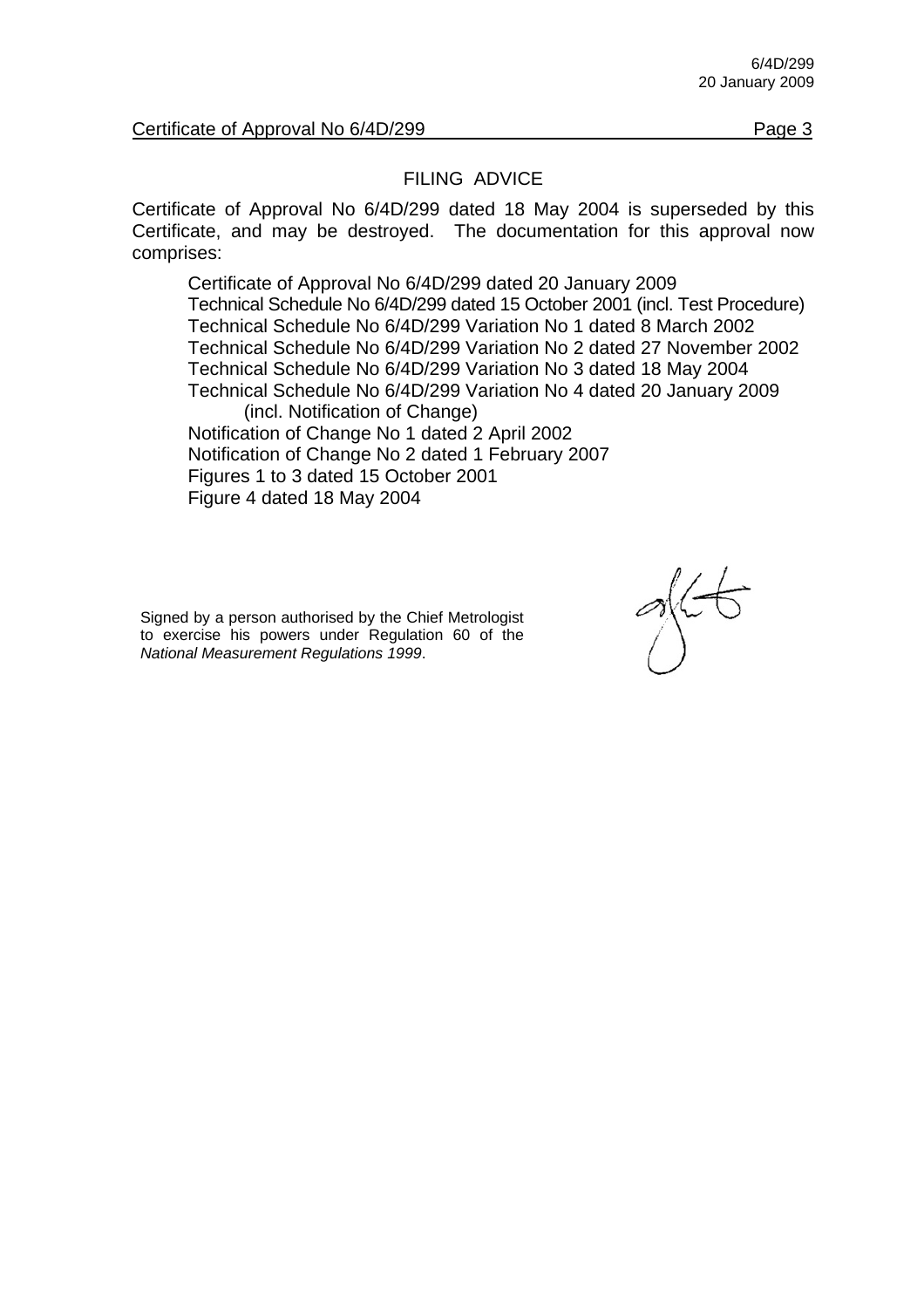Pattern: Teraoka Shanghai Model Digi DS-682 Weighing Instrument.

**Submittor:** W W Wedderburn Pty Ltd 90 Parramatta Road Summer Hill NSW 2130.

#### **1. Description of Pattern**

A Teraoka Shanghai model Digi DS-682 self-indicating multi-interval price-computing weighing instrument with a verification scale interval  $(e_1)$  of 0.002 kg up to 6 kg and with a verification scale interval (e<sub>2</sub>) of 0.005 kg from 6 kg up to the maximum capacity of 15 kg. Instruments have unit price to \$999.99/kg and price to \$9999.99.

Instruments are fitted with the load receptor of 300 x 400 mm as shown in Figure 1 or with a narrower receptor.

Instruments are powered by a Wedderburn model 9VDC500 mains adaptor or may be battery-powered.

#### **1.1 Zero**

Zero is automatically corrected to within  $\pm 0.25$ e<sub>1</sub> whenever power is applied and whenever the instrument comes to rest within 0.5e<sub>1</sub> of zero.

The initial zero-setting device of the pattern has a nominal range of not more than 20% of the maximum capacity of the instrument.

The instrument has a semi-automatic zero-setting device with a nominal range of not more than 4% of the maximum capacity of the instrument.

#### **1.2 Tare**

A semi-automatic subtractive tare device of up to 5.998 kg maximum capacity may be fitted.

#### **1.3 Markings**

Instruments carry the following markings:

| Manufacturer's mark, or name written in full | Teraoka Shanghai |
|----------------------------------------------|------------------|
| Name or mark of manufacturer's agent         | Wedderburn       |
| Model number                                 |                  |
| Indication of accuracy class                 | (HE              |
| Pattern approval mark                        | NSC No 6/4D/299  |
| Maximum capacity                             | $Max$ / kg *     |
| Minimum capacity                             | <i>Min</i> kg *  |
| Verification scale interval                  | $e =$ / kg *     |
| Maximum subtractive tare                     | $T = -$ kg       |
| Serial number of the instrument              |                  |

\* These markings shall also be shown near the display of the result if they are not already located there.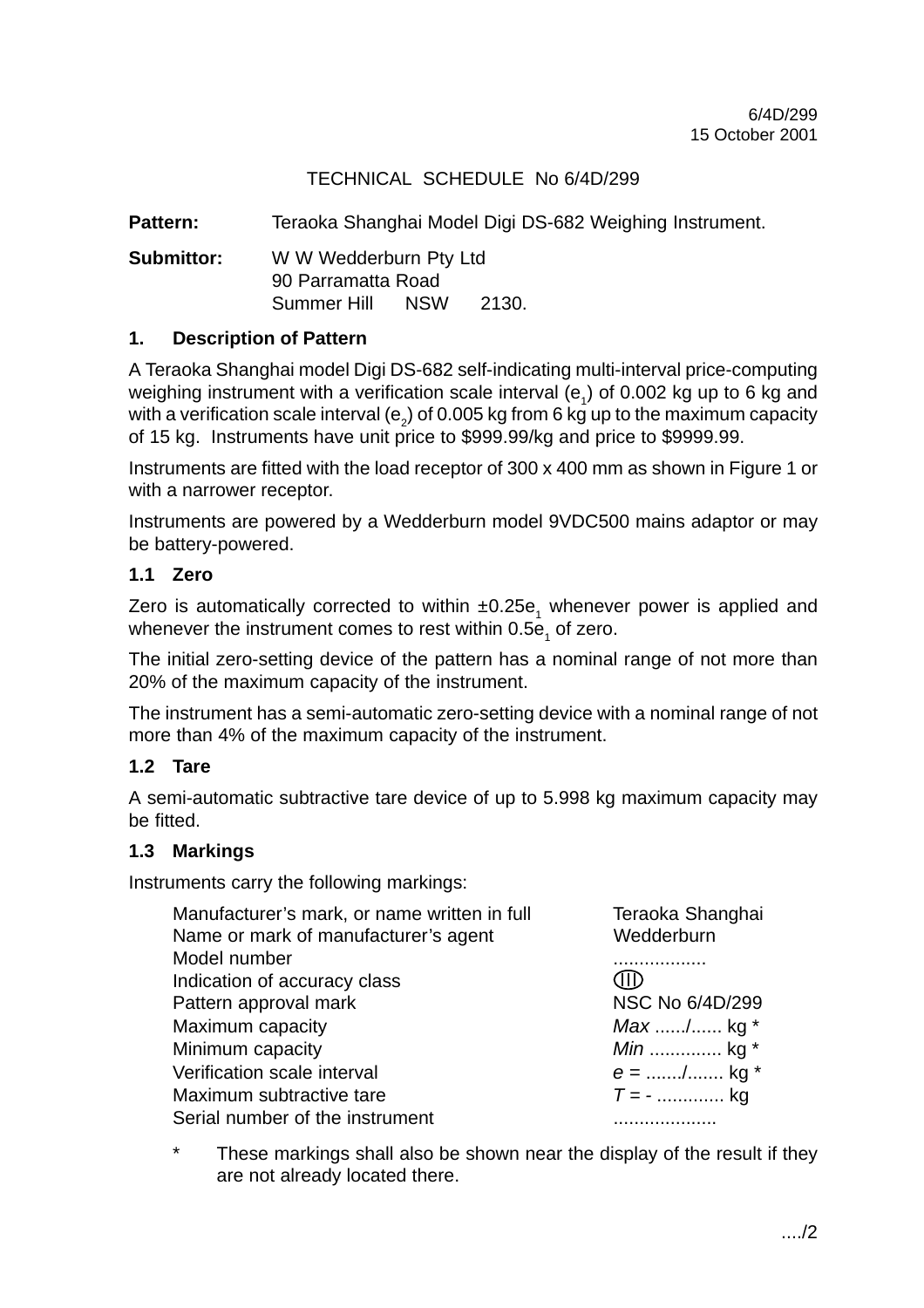#### Technical Schedule No 6/4D/299 **Page 2** Page 2

#### **1.4 Levelling**

The instrument is provided with adjustable feet and adjacent to the level indicator is a notice advising that the instrument must be level when in use.

#### **1.5 Display Check**

A display check is initiated whenever power is applied.

#### **1.6 Verification/Certification Provision**

Provision is made for a verification/certification mark to be applied.

#### **1.7 Sealing Provision**

Provision is made for the calibration adjustments on the underside of the instrument to be sealed by means of a destructible label over the sealing plates and screws provided (Figure 2).

#### **2. Description of Variants**

#### **2.1 Variant 1**

The model DS-682 multi-interval price-computing weighing instrument in certain other capacities as listed below:

• With a verification scale interval (e<sub>1</sub>) of 0.001 kg up to 3 kg and with a verification scale interval (e<sub>2</sub>) of 0.002 kg from 3 kg up to the maximum capacity of 6 kg.

The tare device, if fitted, has a maximum capacity of 2.999 kg.

• With a verification scale interval (e,) of 0.005 kg up to 15 kg and with a verification scale interval (e<sub>2</sub>) of 0.01 kg from 15 kg up to the maximum capacity of 30 kg.

The tare device, if fitted, has a maximum capacity of 9.995 kg.

#### **2.2 Variant 2**

The model DS-682 H multi-interval price-computing weighing instrument as described for the pattern and variant 1 but with a hanging load receptor . The receptor may be of a different size to that shown in Figure 3.

#### **2.3 Variant 3**

The model DS-671 single interval mass only weighing instrument in certain other capacities as listed below:

- Of 6 kg maximum capacity with a verification scale interval of 0.002 kg. The tare device, if fitted, has a maximum capacity of 2.998 kg.
- Of 15 kg maximum capacity with a verification scale interval of 0.005 kg. The tare device, if fitted, has a maximum capacity of 7.495 kg.
- Of 30 kg maximum capacity with a verification scale interval of 0.01 kg. The tare device, if fitted, has a maximum capacity of 14.99 kg.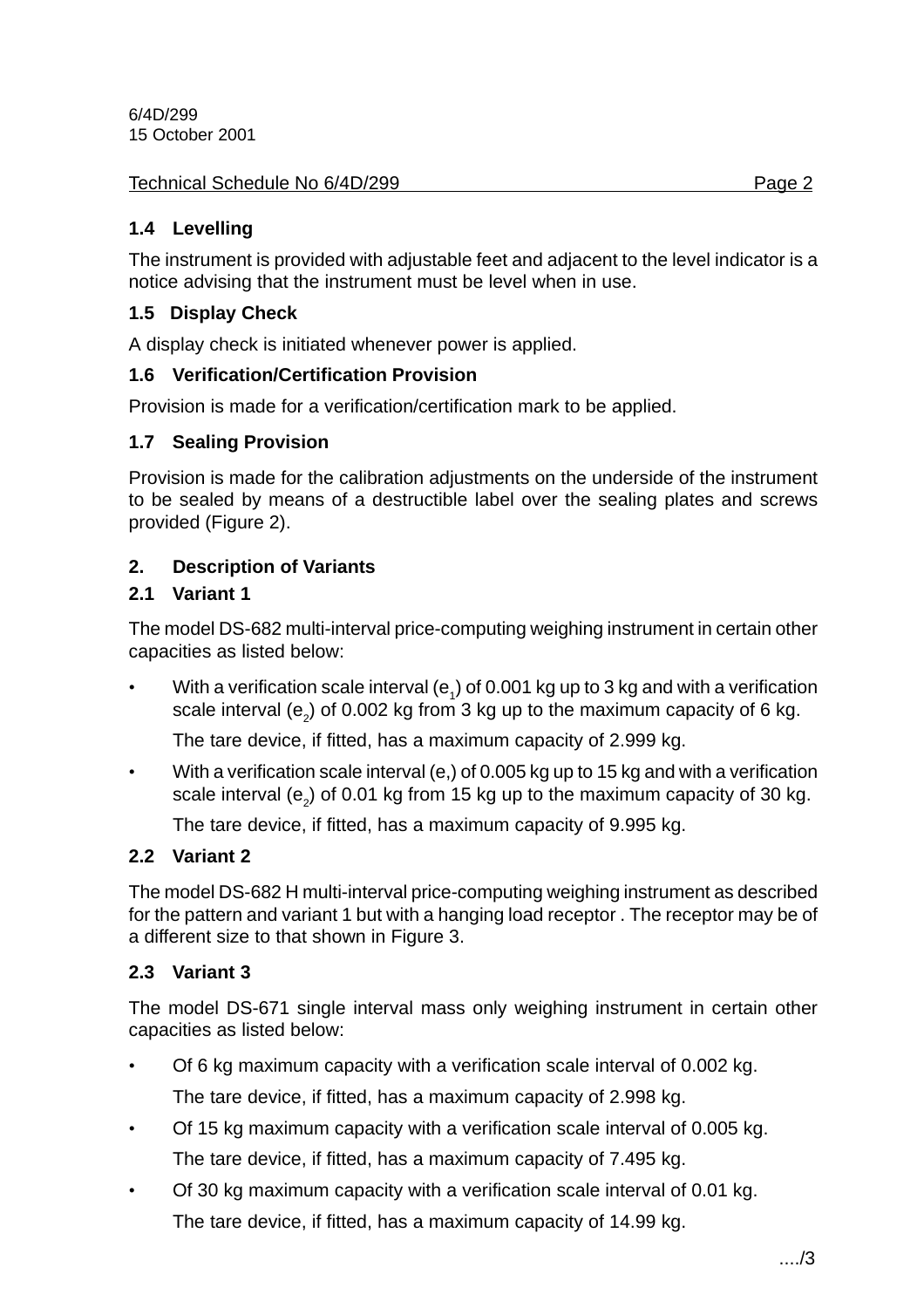#### **2.4 Variant 4**

The model DS-671 H single interval mass only weighing instrument as described for the variant 3 but with a hanging load receptor

#### TEST PROCEDURE

Instruments should be tested in accordance with any relevant tests specified in the Uniform Test Procedures.

#### **Maximum Permissible Errors at Verification/Certification**

The maximum permissible errors for increasing and decreasing loads on initial verification/certification for loads, m, expressed in verification scale intervals, e, are:

 $\pm 0.5$  e for loads  $0 \le m \le 500$ ;  $±1.0$  e for loads  $500 < m \le 2000$ ; and  $±1.5$  e for loads 2 000 < m  $\leq$  10 000.

For multi-interval instruments with verification scale intervals of  $e_1$ ,  $e_2$  ..., apply  $e_1$  for zero adjustment, and for maximum permissible errors apply  $\bm{e}_{_{1}},$   $\bm{e}_{_{2}},$  …, as applicable for the load.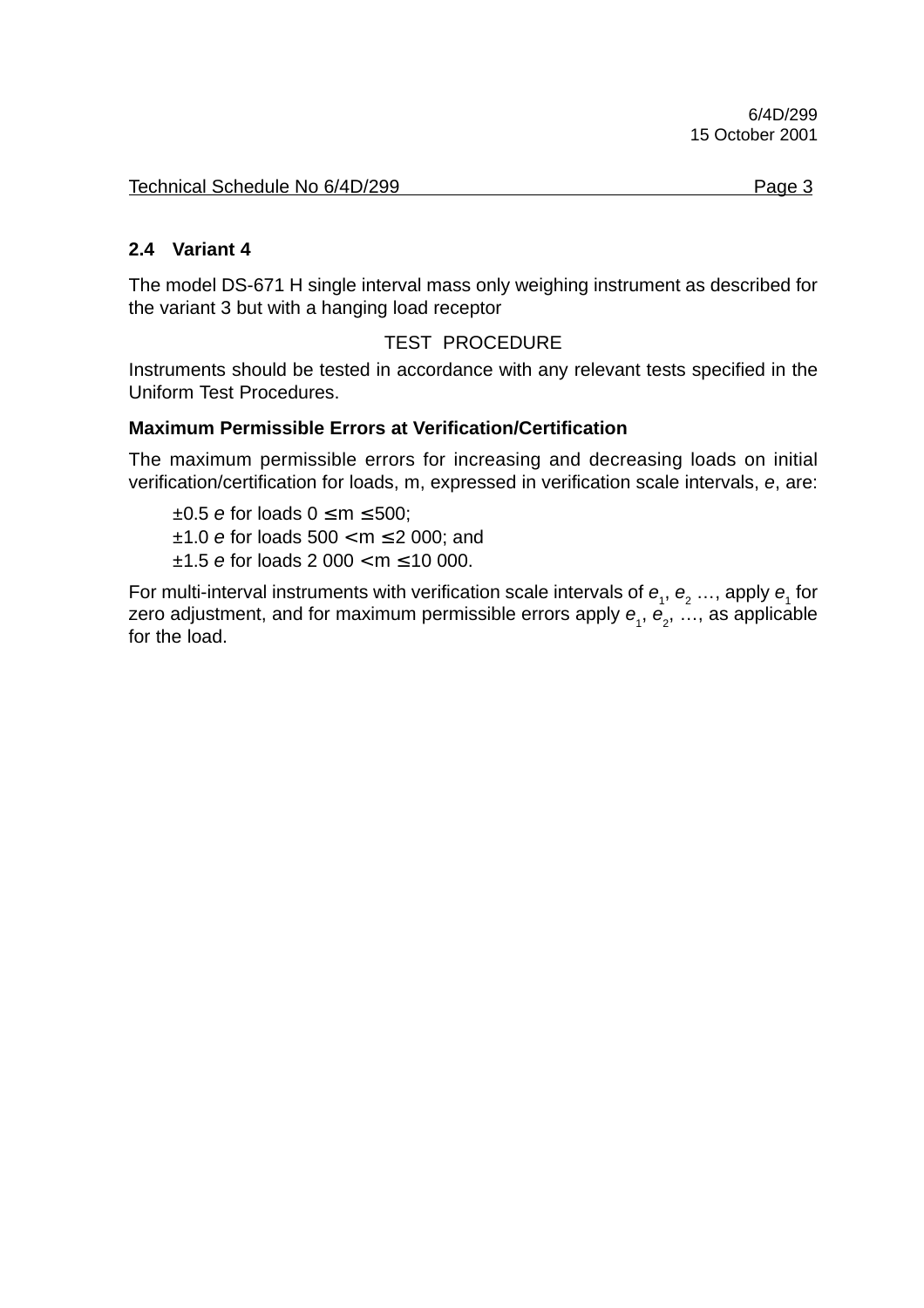#### VARIATION No 1

Pattern: Teraoka Shanghai Model Digi DS-682 Weighing Instrument.

**Submittor:** W W Wedderburn Pty Ltd 90 Parramatta Road Summer Hill NSW 2130.

#### **1. Description of Variant 5**

The Teraoka Shanghai model Digi DS-671 and model Digi DS-671 H self-indicating single interval mass only weighing instruments with a maximum capacity of 3 kg and a verification scale interval of 0.001 kg.

The tare device, if fitted, has a maximum capacity of 1.499 kg.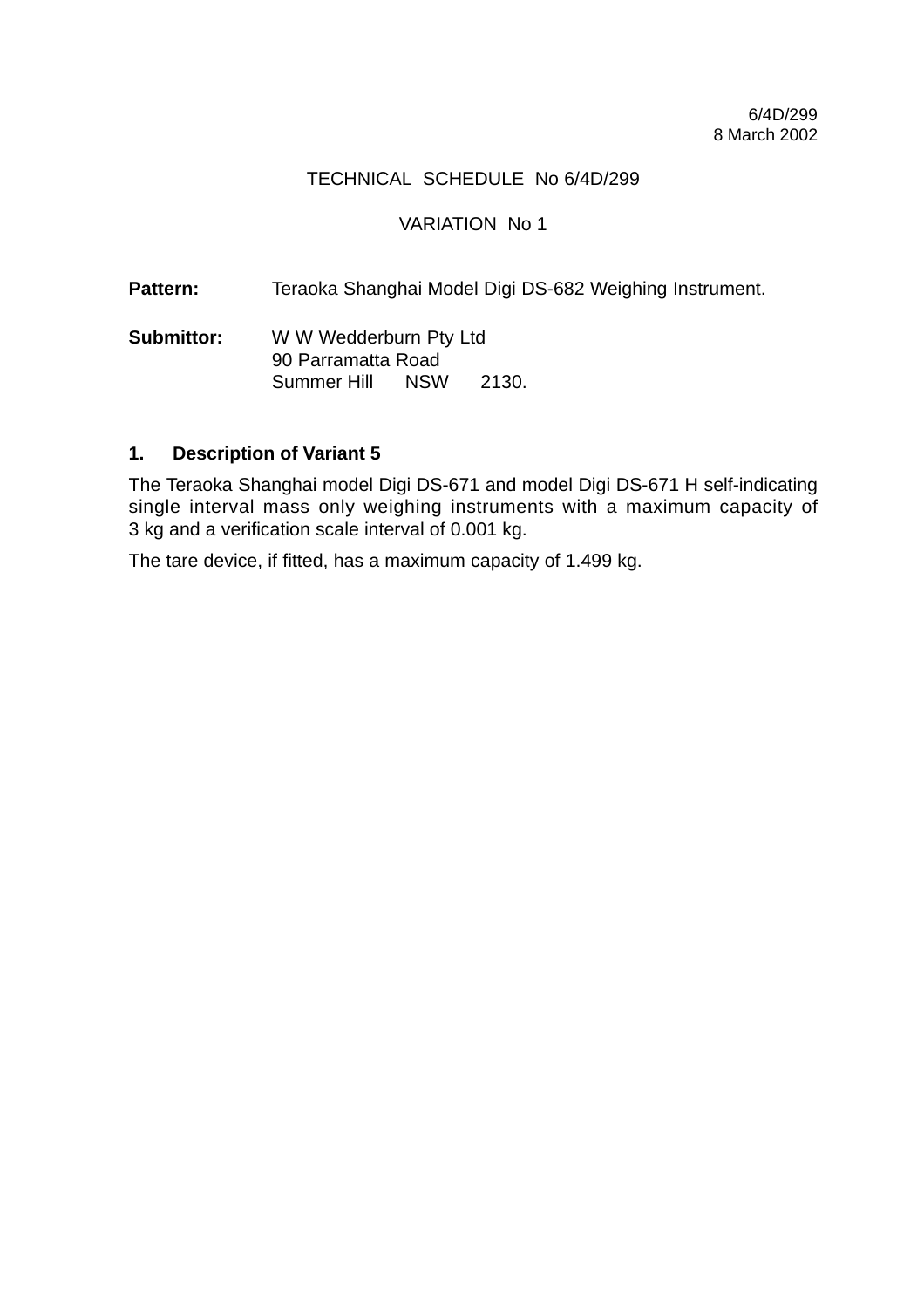#### VARIATION No 2

Pattern: Teraoka Shanghai Model Digi DS-682 Weighing Instrument.

**Submittor:** W W Wedderburn Pty Ltd 90 Parramatta Road Summer Hill NSW 2130.

#### **1. Description of Variant 6**

Any model instrument of this approval fitted with either one or two displays.

Instruments fitted with a single display only are marked 'NOT FOR TRADING DIRECT WITH THE PUBLIC' (or similar wording).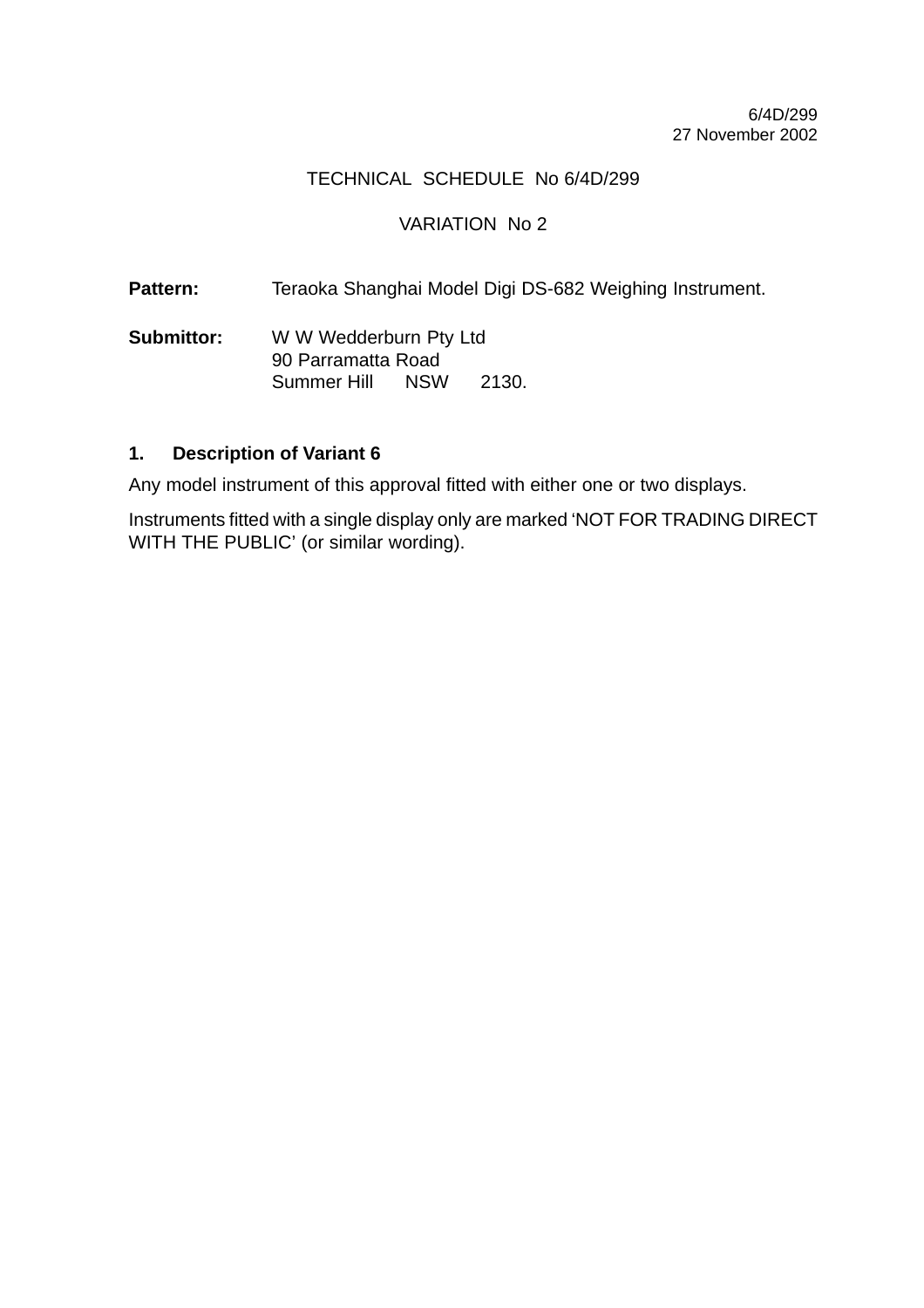VARIATION No 3

**Pattern:** Teraoka Shanghai Model Digi DS-682 Weighing Instrument

**Submittor:** W W Wedderburn Pty Ltd 90 Parramatta Road Summer Hill NSW 2130

#### **1. Description of Variant 7**

A Teraoka Shanghai model Digi DS-532 (Figure 4) which is similar to the model DS-682 but which has the electronics in a separate enclosure (which may be columnmounted) and a separate model S-WP basework.

The instrument may be battery-powered (using six C-size batteries), or may be mains powered (240V AC nominal), or may be powered by a mains adaptor (Wedderburn model 9VDC500 – the submittor should be consulted regarding the acceptability of alternative power supply units).

The model SW-P baseworks include a membrane between the load cradle and the top cover intended to make the basework water resistant.

The model DS-532 is approved as multi-interval instruments in capacities as listed below:

- with a verification scale interval ( $e_1$ ) of 0.001 kg up to 3 kg and with a verification scale interval (e<sub>2</sub>) of 0.002 kg from 3 kg up to the maximum capacity of 6 kg;
- with a verification scale interval ( $e_1$ ) of 0.002 kg up to 6 kg and with a verification scale interval (e<sub>2</sub>) of 0.005 kg from 6 kg up to the maximum capacity of 15 kg; and
- with a verification scale interval ( $e_1$ ) of 0.005 kg up to 15 kg and with a verification scale interval (e<sub>2</sub>) of 0.01 kg from 15 kg up to the maximum capacity of 30 kg.

The model DS-532 is also approved as single interval instruments in capacities as listed below:

- of 6 kg maximum capacity with a verification scale interval of 0.002 kg;
- of 15 kg maximum capacity with a verification scale interval of 0.005 kg; and
- of 30 kg maximum capacity with a verification scale interval of 0.01 kg.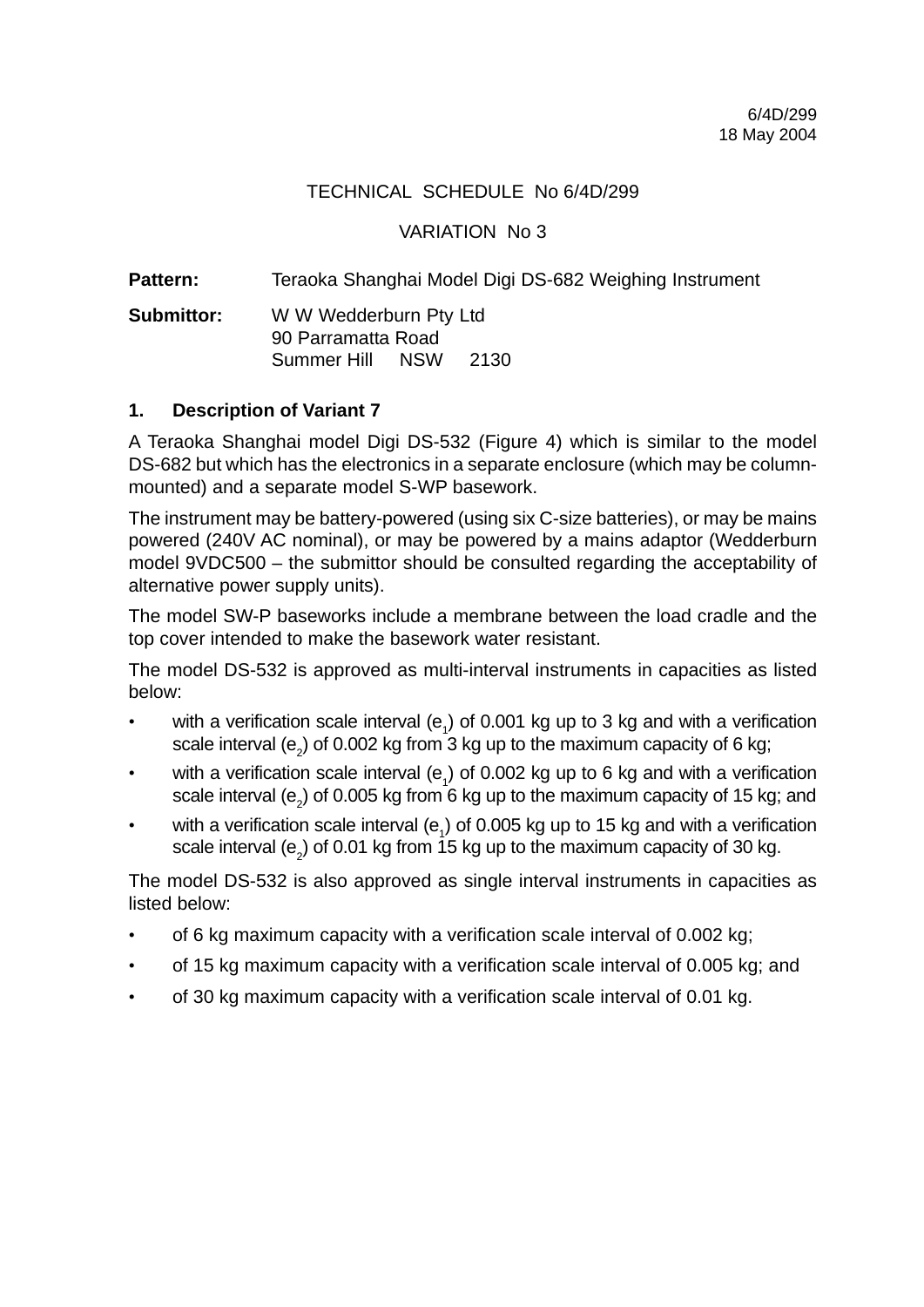#### VARIATION No 4

**Pattern:** Teraoka Shanghai Model Digi DS-682 Weighing Instrument

**Submittor:** W W Wedderburn Pty Ltd 90 Parramatta Road SUMMER HILL NSW 2130

#### **1. Description of Variant 8**

The models DS-671 Mk II or DS-671H Mk II which in most respects are the same in appearance and functionality as the models DS-671 or DS-671H (variants 3, 4, or 5).

However the models DS-671 Mk II and DS-671H Mk II incorporate differing circuit boards, and the semi-automatic tare device, if fitted, may have a maximum capacity up to the maximum capacity of the instrument. Note that the maximum subtractive tare capacity markings are not required where the tare capacity is the same as the maximum capacity of the instrument.

#### NOTIFICATION OF CHANGE

In Technical Schedule No 6/4D/299 dated 15 October 2001, clause **1. Description of Pattern** should be amended by adding the following after the last paragraph:

"Note: The submittor should be consulted regarding the acceptability of alternative power supply/charger units."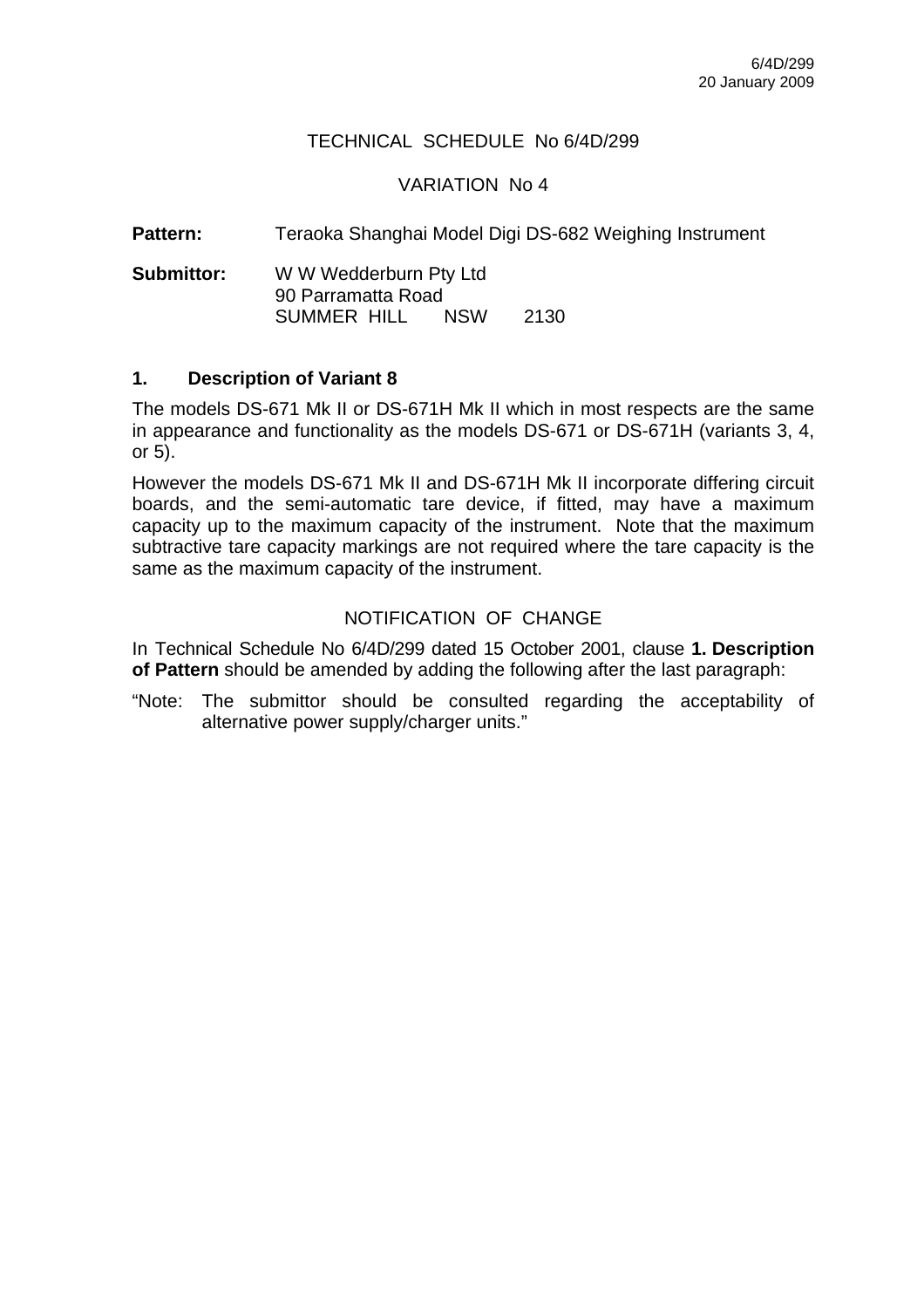6/4D/299 2 April 2002





## **National Standards Commission**

12 Lyonpark Road, North Ryde NSW

## **Notification of Change**

## **Certificate of Approval No 6/4D/299**

## **Change No 1**

The following change is made to the approval documentation for the

Teraoka Shanghai Model Digi DS-682 Weighing Instrument

submitted by W W Wedderburn Pty Ltd 90 Parramatta Road Summer Hill NSW 2130.

In Technical Schedule No 6/4D/299 dated;15 October 2001, clause **2.3 Variant 3** should be amended by adding the following:

"Instruments may be fitted with a single display only, in which case instruments are marked 'NOT FOR TRADING DIRECT WITH THE PUBLIC' (or similar wording)."

Signed by a person authorised under Regulation 60 of the National Measurement Regulations 1999 to exercise the powers and functions of the Commission under this Regulation.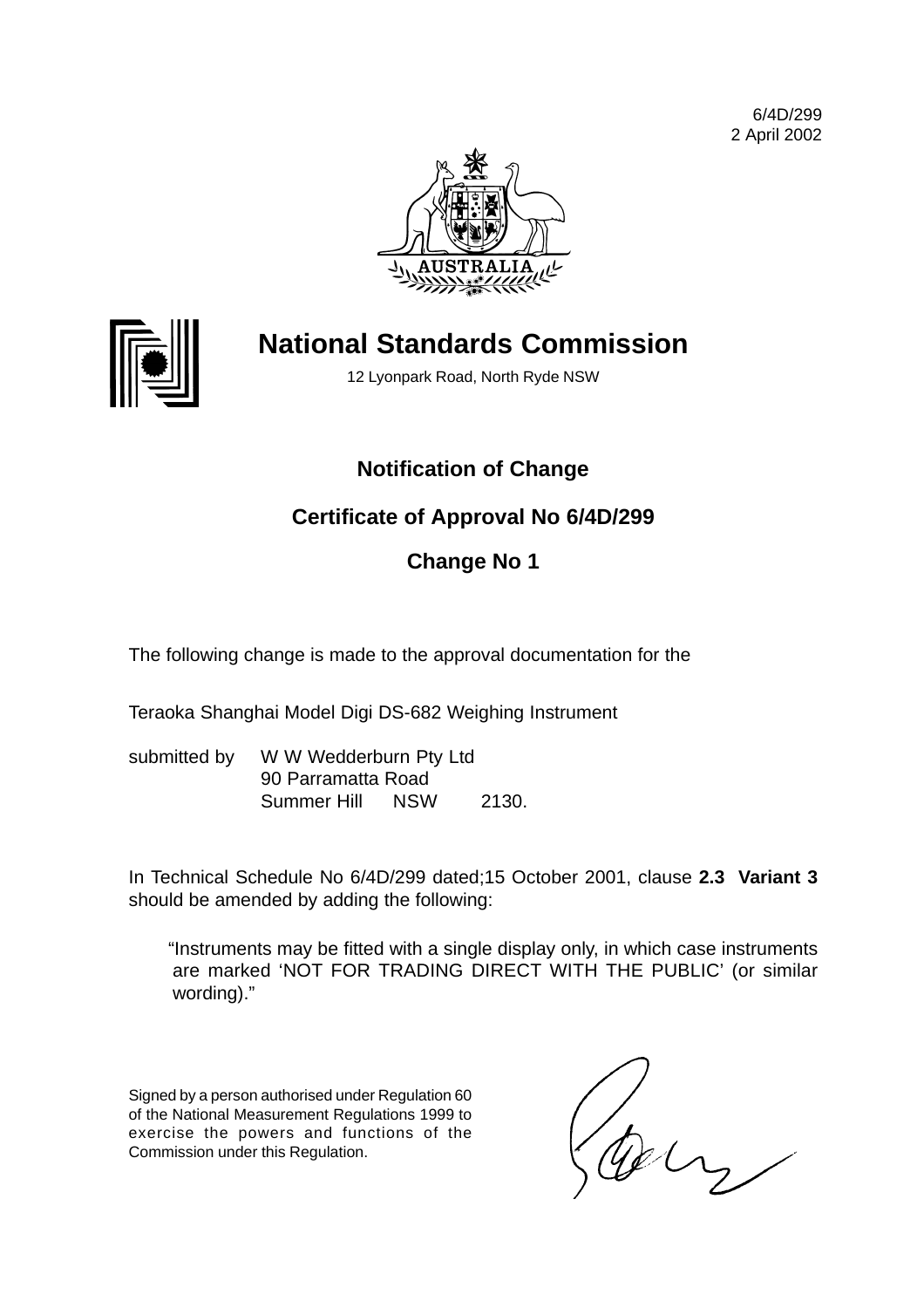

**Australian Government** 

**National Measurement Institute** 

Bradfield Road, West Lindfield NSW 2070

# **Notification of Change Certificate of Approval No 6/4D/299 Change No 2**

Issued by the Chief Metrologist under Regulation 60 of the *National Measurement Regulations 1999* 

The following changes are made to the approval documentation for the

Teraoka Shanghai Model Digi DS-682 Weighing Instrument

| submitted by | W W Wedderburn Pty Ltd<br>90 Parramatta Road |  |  |
|--------------|----------------------------------------------|--|--|
|              |                                              |  |  |

In Certificate of Approval No 6/4D/299 dated 18 May 2004;

1. The Condition of Approval referring to the review of the approval should be amended to read:

 "This approval becomes subject to review on 1 August 2011, and then every 5 years thereafter."

2. The FILING ADVICE should be amended by adding the following:

 "Notification of Change No 1 dated 2 April 2002 Notification of Change No 2 dated 1 February 2007"

Signed by a person authorised by the Chief Metrologist to exercise his powers under Regulation 60 of the *National Measurement Regulations 1999*.

 $\frac{1}{2}$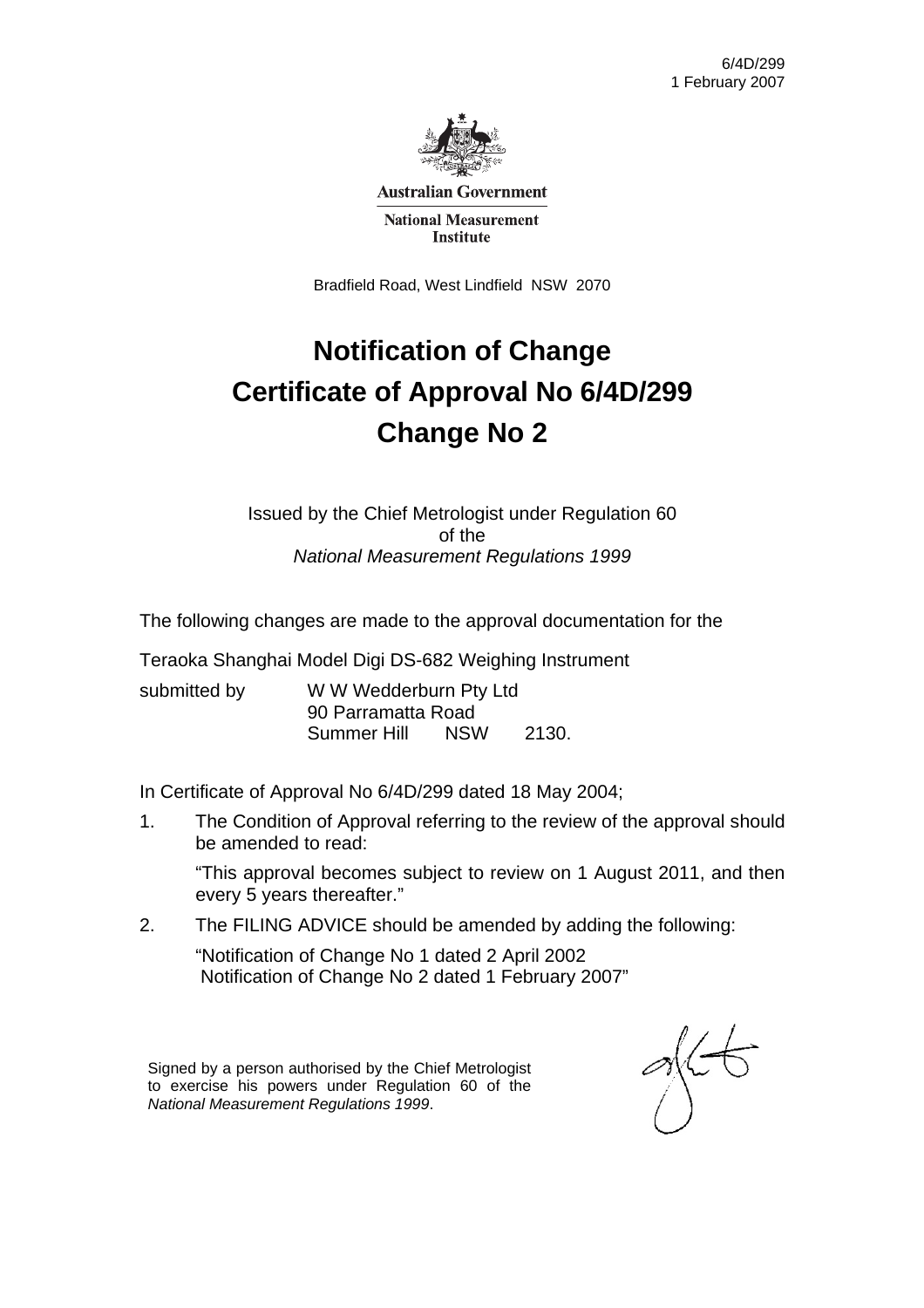### FIGURE 6/4D/299 - 1



Teraoka Shanghai Model Digi DS-682 Weighing Instrument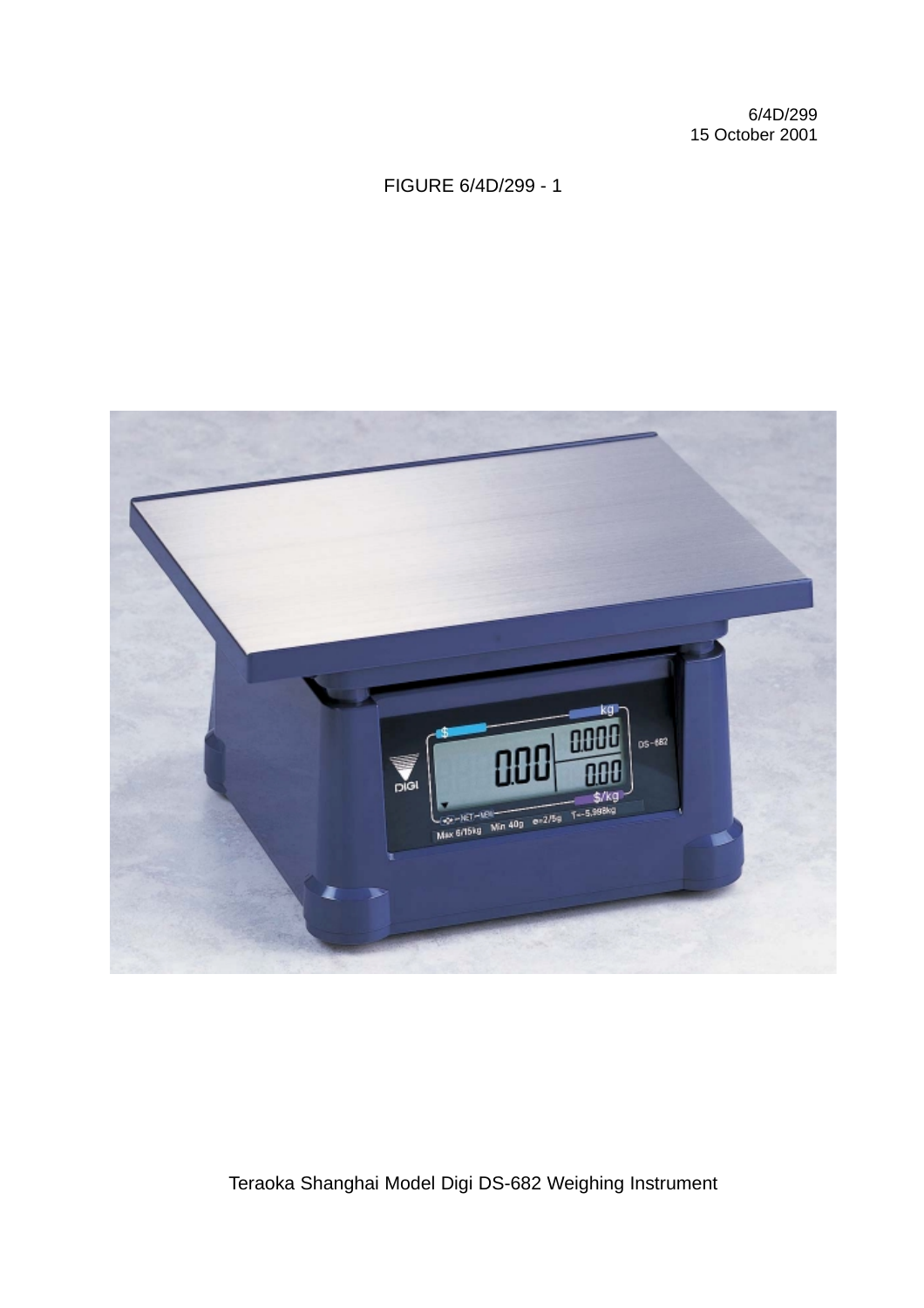FIGURE 6/4D/299 - 2



Showing Sealing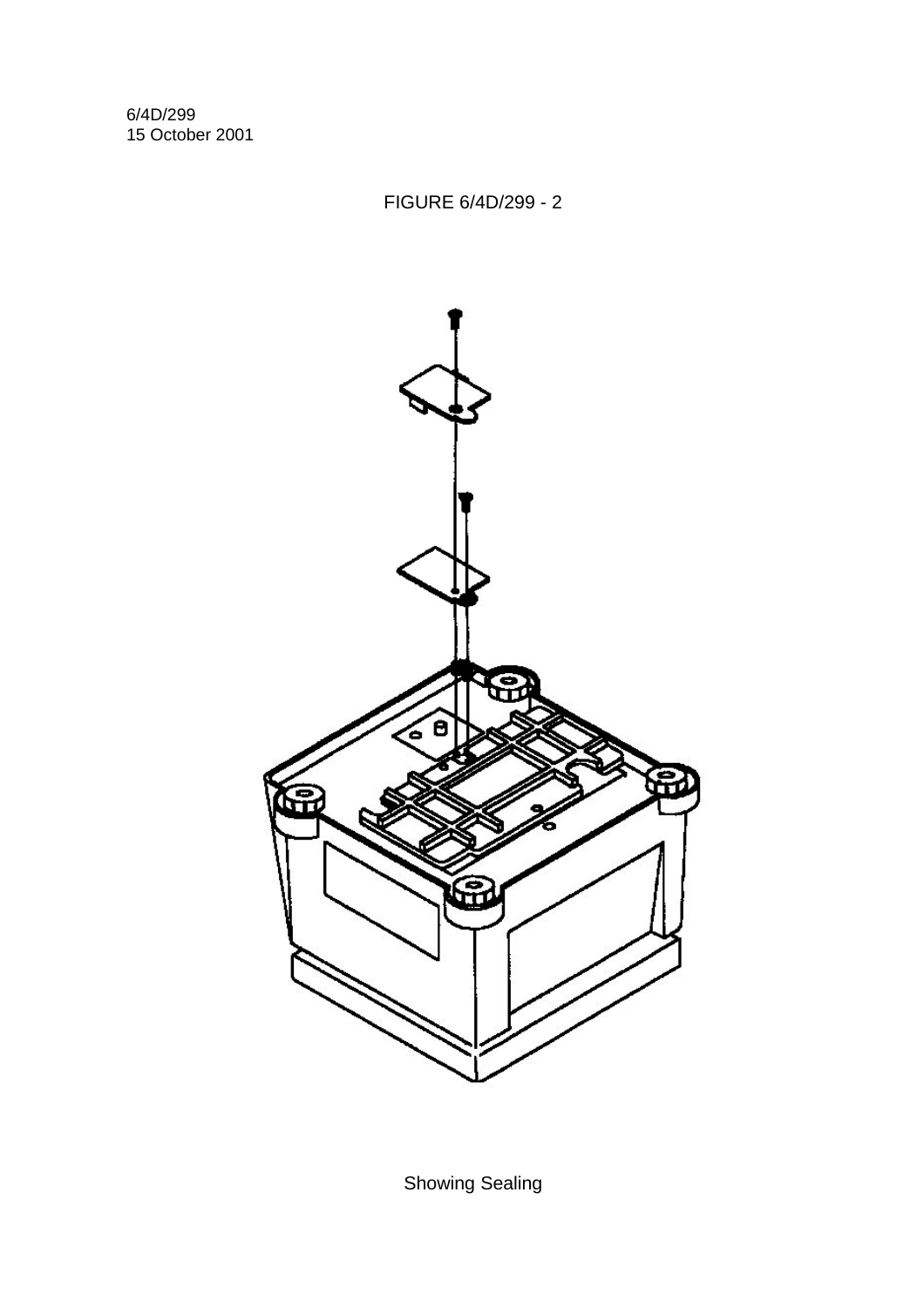### FIGURE 6/4D/299 - 3



Teraoka Shanghai Model Digi DS-682H Weighing Instrument